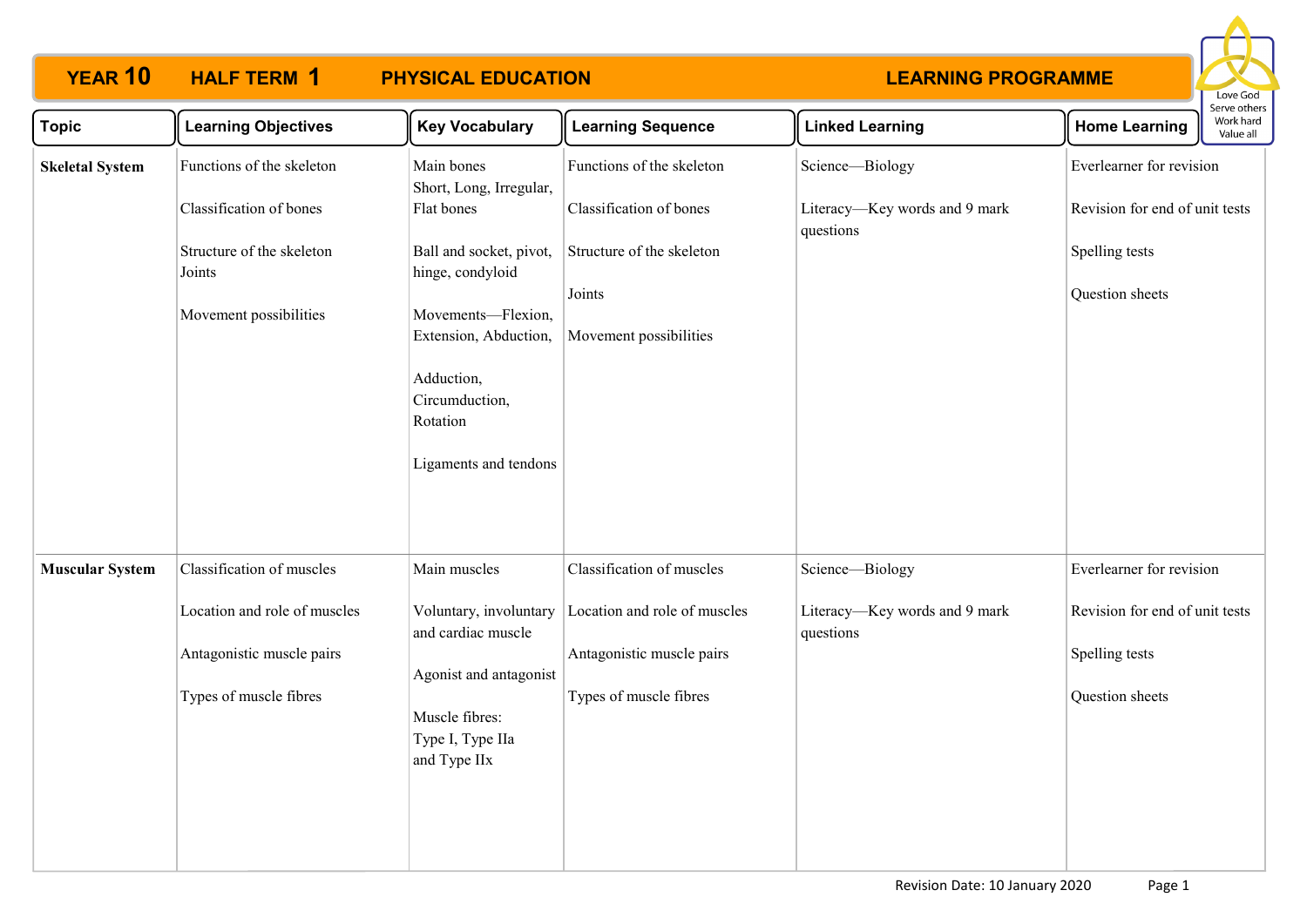#### **YEAR 10 HALF TERM 2 PHYSICAL EDUCATION HALF TERM 2**

## **LEARNING PROGRAMME**



| <b>Topic</b>             | <b>Learning Objectives</b>                 | <b>Key Vocabulary</b>                                                                                                      | <b>Learning Sequence</b>                   | <b>Linked Learning</b>                     | <b>Home Learning</b>           | Serve others<br>Work hard<br>Value all |
|--------------------------|--------------------------------------------|----------------------------------------------------------------------------------------------------------------------------|--------------------------------------------|--------------------------------------------|--------------------------------|----------------------------------------|
| Cardiovascular<br>System | Function and structure of the CV<br>system | Sections of the heart                                                                                                      | Function and structure of the CV<br>system | Science-Biology                            | Everlearner for revision       |                                        |
|                          | <b>Blood</b> vessels                       | Oxygenated and<br>deoxygenated blood                                                                                       | <b>Blood</b> vessels                       | Literacy-Key words and 9 mark<br>questions | Revision for end of unit tests |                                        |
|                          | Vascular shunting                          | Arteries, veins,                                                                                                           | Vascular shunting                          | Maths-HR values                            | Spelling tests                 |                                        |
|                          | Components of blood                        | capillaries<br>Vascular shunting<br>RBC's, WBC's.<br>Plasma, and platelets<br>Stroke volume, cardiac<br>output, heart rate | Components of blood                        |                                            | Question sheets                |                                        |
|                          |                                            |                                                                                                                            |                                            |                                            |                                |                                        |
|                          |                                            |                                                                                                                            |                                            |                                            |                                |                                        |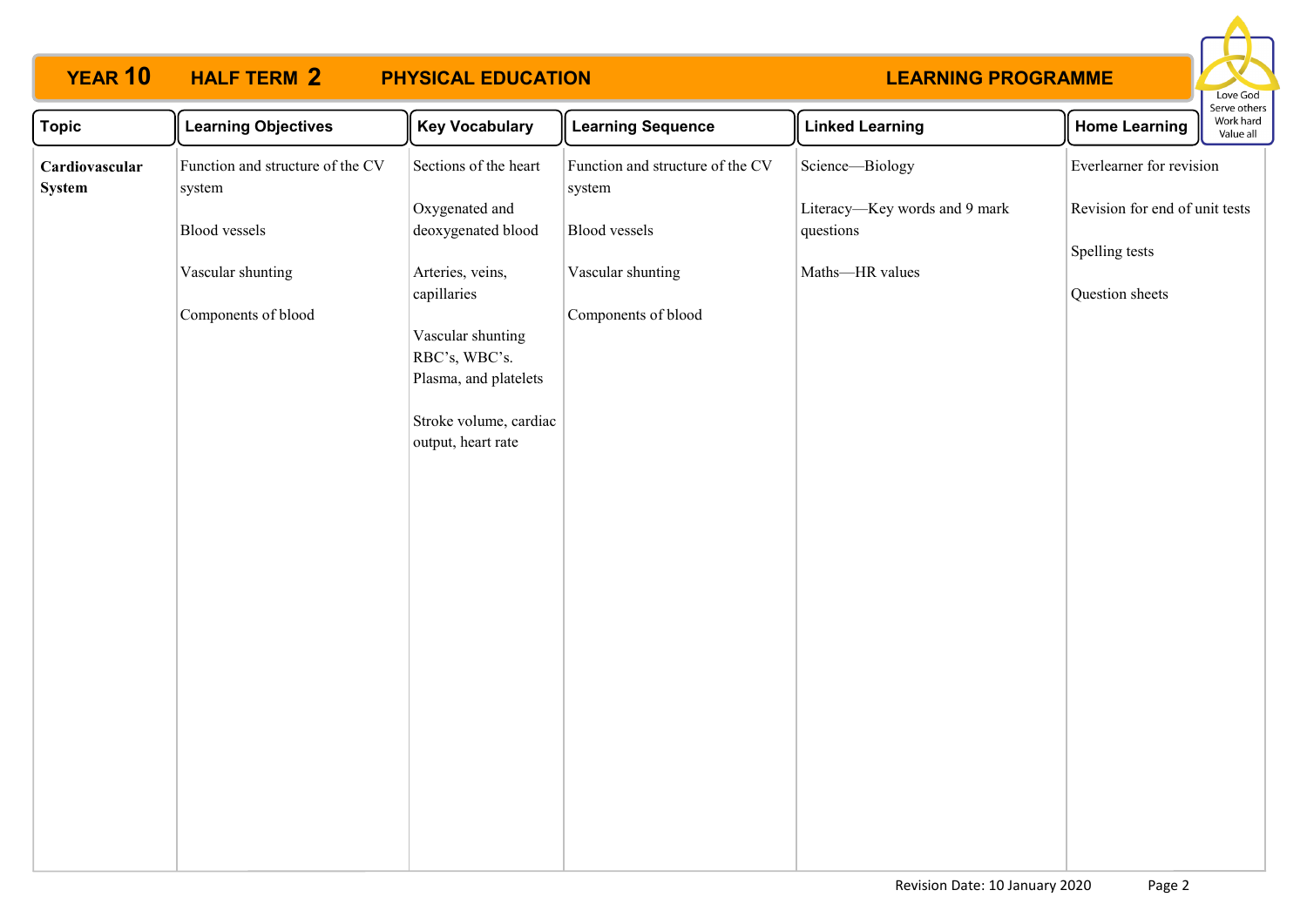#### **YEAR 10 HALF TERM 3 PHYSICAL EDUCATION HALF TERM 3**

### **LEARNING PROGRAMME**



| <b>Topic</b>                          | <b>Learning Objectives</b>        | <b>Key Vocabulary</b> | <b>Learning Sequence</b>          | <b>Linked Learning</b>        | <b>Home Learning</b>           | $-1$ , $-0$ , $-1$ , $-1$<br>Work hard<br>Value all |
|---------------------------------------|-----------------------------------|-----------------------|-----------------------------------|-------------------------------|--------------------------------|-----------------------------------------------------|
| Respiratory System Composition of air |                                   | Inhalation            | Composition of air                | Science-Biology               | Everlearner for revision       |                                                     |
|                                       | Lung volumes                      | Exhalation            | Lung volumes                      |                               |                                |                                                     |
|                                       | Location of main components       | Vital capacity        | Location of main components       | Literacy-Key words and 9 mark | Revision for end of unit tests |                                                     |
|                                       | Structure and function of alveoli | Tidal volume          | Structure and function of alveoli | questions                     |                                |                                                     |
|                                       | Aerobic and anaerobic exercise    | Minute ventilation    | Aerobic and anaerobic exercise    | Maths-Respiratory values      | Spelling tests                 |                                                     |
|                                       |                                   | Lungs                 |                                   |                               |                                |                                                     |
|                                       |                                   | Bronchi               |                                   |                               | Question sheets                |                                                     |
|                                       |                                   | <b>Bronchioles</b>    |                                   |                               |                                |                                                     |
|                                       |                                   | Alveoli               |                                   |                               |                                |                                                     |
|                                       |                                   | Gas exchange          |                                   |                               |                                |                                                     |
|                                       |                                   | Aerobic               |                                   |                               |                                |                                                     |
|                                       |                                   | Anaerobic             |                                   |                               |                                |                                                     |
|                                       |                                   |                       |                                   |                               |                                |                                                     |
|                                       |                                   |                       |                                   |                               |                                |                                                     |
|                                       |                                   |                       |                                   |                               |                                |                                                     |
|                                       |                                   |                       |                                   |                               |                                |                                                     |
|                                       |                                   |                       |                                   |                               |                                |                                                     |
|                                       |                                   |                       |                                   |                               |                                |                                                     |
|                                       |                                   |                       |                                   |                               |                                |                                                     |
|                                       |                                   |                       |                                   |                               |                                |                                                     |
|                                       |                                   |                       |                                   |                               |                                |                                                     |
|                                       |                                   |                       |                                   |                               |                                |                                                     |
|                                       |                                   |                       |                                   |                               |                                |                                                     |
|                                       |                                   |                       |                                   |                               |                                |                                                     |